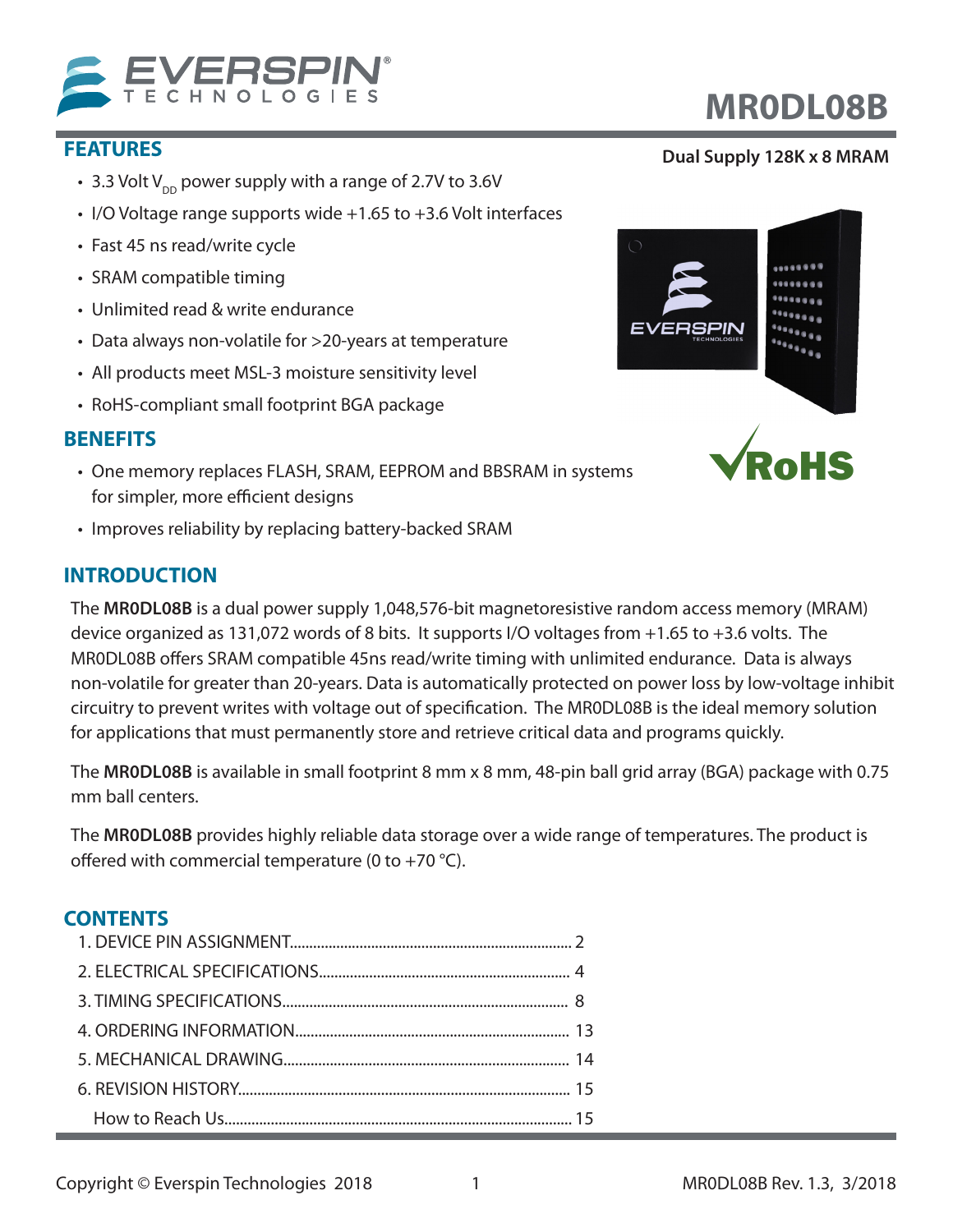# **1. DEVICE PIN ASSIGNMENT**



# **Figure 1.1 Block Diagram**

| <b>Table 1.1 Pin Functions</b> |  |  |  |  |
|--------------------------------|--|--|--|--|
|--------------------------------|--|--|--|--|

| <b>Signal Name</b>        | <b>Function</b>                                                  |
|---------------------------|------------------------------------------------------------------|
| A                         | Address Input                                                    |
| F                         | Chip Enable                                                      |
| $\overline{\overline{w}}$ | <b>Write Enable</b>                                              |
| $\overline{5}$            | <b>Output Enable</b>                                             |
| DQ                        | Data I/O                                                         |
| $V_{DD}$                  | Power Supply                                                     |
| $V_{DDQ}$                 | I/O Power Supply                                                 |
| $V_{ss}$                  | Ground                                                           |
| $\overline{\mathsf{DC}}$  | Do Not Connect                                                   |
| $\overline{\mathsf{NC}}$  | No Connection, Ball D3, H1, H6, G2 Reserved for Future Expansion |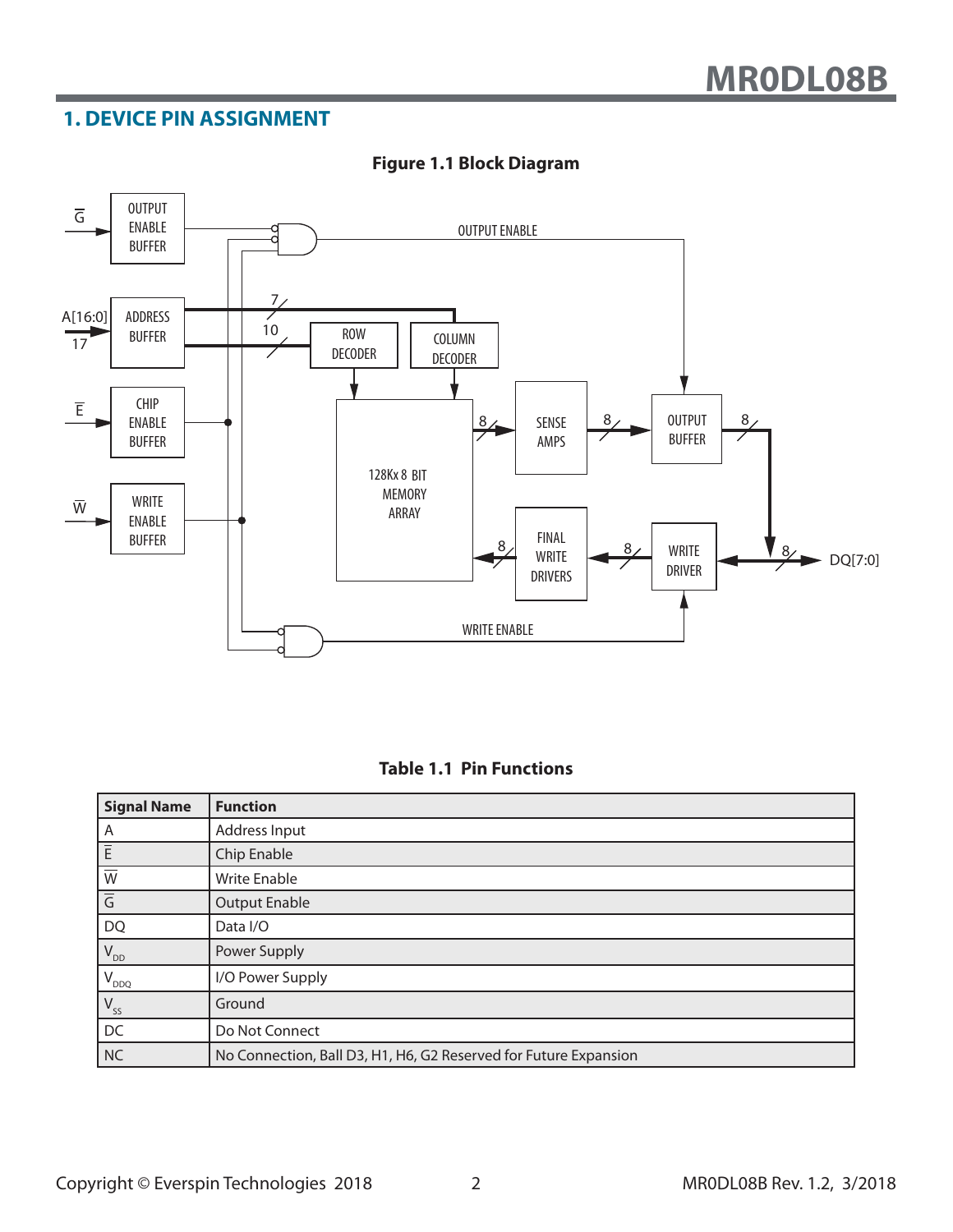

#### **Figure 1.2 Pin Diagrams for Available Packages (Top View)**

#### **48 Pin FBGA**

#### **Table 1.2 Operating Modes**

|  | $\overline{\mathbf{W}}$ <sup>1</sup> | <b>Mode</b>       | V <sub>DD</sub> Current          | $DQ[7:0]^2$                |
|--|--------------------------------------|-------------------|----------------------------------|----------------------------|
|  |                                      | Not selected      | $\frac{I_{SB1}I_{SB2}}{I_{SB2}}$ | $Hi-Z$                     |
|  |                                      | Output disabled   | "DDR                             | $Hi-Z$                     |
|  |                                      | <b>Byte Read</b>  | "DDR                             | $\nu_{\text{Out}}$         |
|  |                                      | <b>Byte Write</b> | 'DDW                             | $\mathbf{v}_{\mathsf{in}}$ |

 $<sup>1</sup>$  H = high, L = low, X = don't care</sup>

 $2$  Hi-Z = high impedance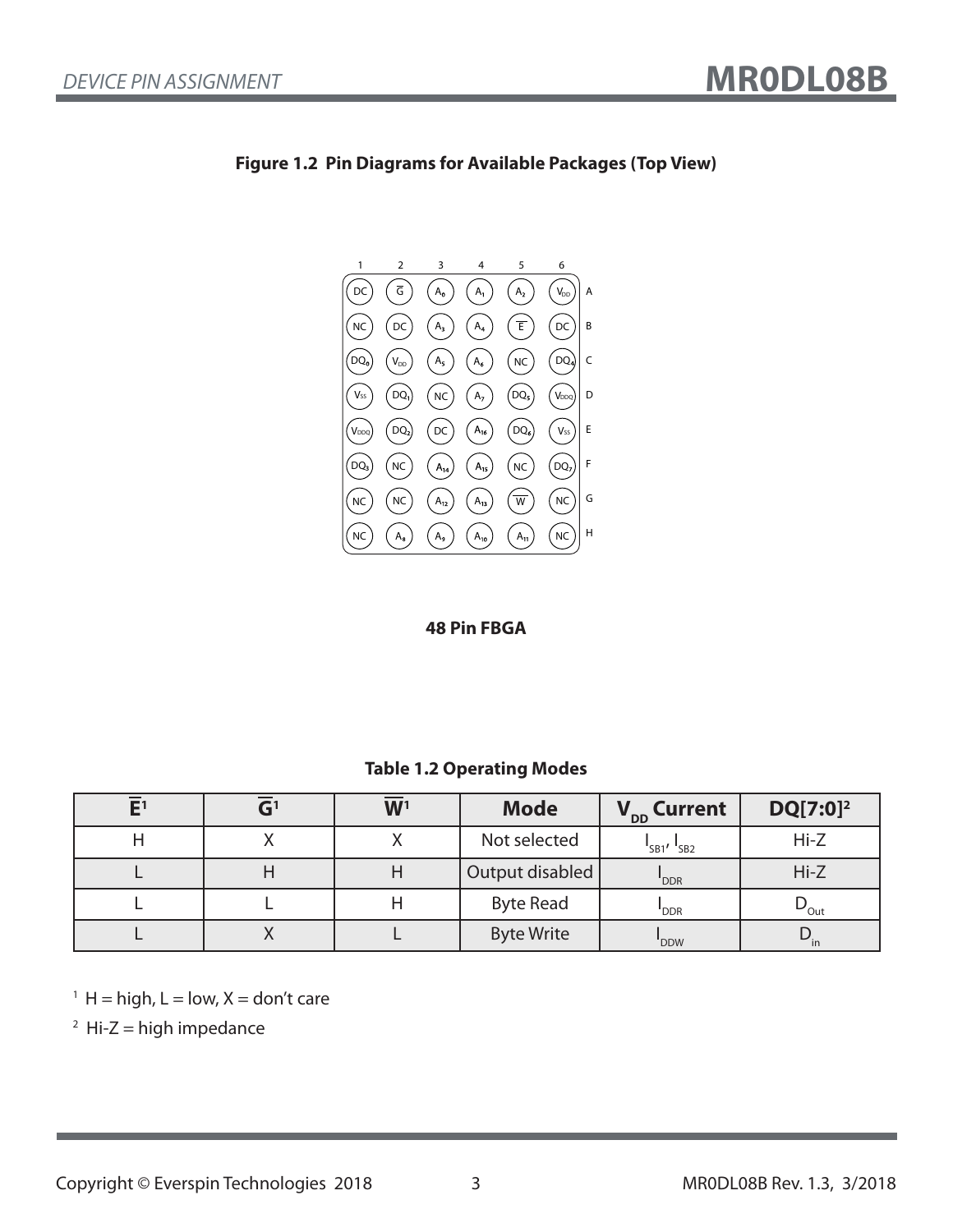# **2. ELECTRICAL SPECIFICATIONS**

#### **Absolute Maximum Ratings**

This device contains circuitry to protect the inputs against damage caused by high static voltages or electric fields; however, it is advised that normal precautions be taken to avoid application of any voltage greater than maximum rated voltages to these high-impedance (Hi-Z) circuits.

The device also contains protection against external magnetic fields. Precautions should be taken to avoid application of any magnetic field more intense than the maximum field intensity specified in the maximum ratings.

| <b>Parameter</b>                              | <b>Symbol</b>                | <b>Value</b>        | <b>Unit</b>     |
|-----------------------------------------------|------------------------------|---------------------|-----------------|
| Core Supply voltage <sup>2</sup>              | $V_{DD}$                     | $-0.5$ to 4.0       |                 |
| I/O Power Supply voltage <sup>2</sup>         | $V_{DDQ}$                    | $-0.5$ to 4.0       | $\vee$          |
|                                               | $V_{\text{IN}}$              | $-0.5$ to $+4.0$ or |                 |
| Voltage on any pin <sup>2</sup>               |                              | $V_{DDO}$ + 0.5     | V               |
|                                               |                              | whichever is less   |                 |
| Output current per pin                        | $^{\mathsf{I}}$ out          | ±20                 | mA              |
| Package power dissipation <sup>3</sup>        | $P_{D}$                      | 0.600               | W               |
| Temperature under bias                        | $T_{BIAS}$                   | $-10$ to 85         | $\rm ^{\circ}C$ |
| <b>Storage Temperature</b>                    | $T_{\underline{\text{stg}}}$ | $-55$ to 150        | $^{\circ}$ C    |
| Lead temperature during solder (3 minute max) | $T_{\text{lead}}$            | 260                 | $^{\circ}$ C    |
| Maximum magnetic field during write           | н<br>max_write               | 2000                | A/m             |
| Maximum magnetic field during read or standby | Н<br>max_read                | 8000                | A/m             |

## **Table 2.1 Absolute Maximum Ratings1**

<sup>1</sup> Permanent device damage may occur if absolute maximum ratings are exceeded. Functional operation should be restricted to recommended operating conditions. Exposure to excessive voltages or magnetic fields could affect device reliability.

<sup>2</sup> All voltages are referenced to  $V_{sc}$ .

<sup>3</sup> Power dissipation capability depends on package characteristics and use environment.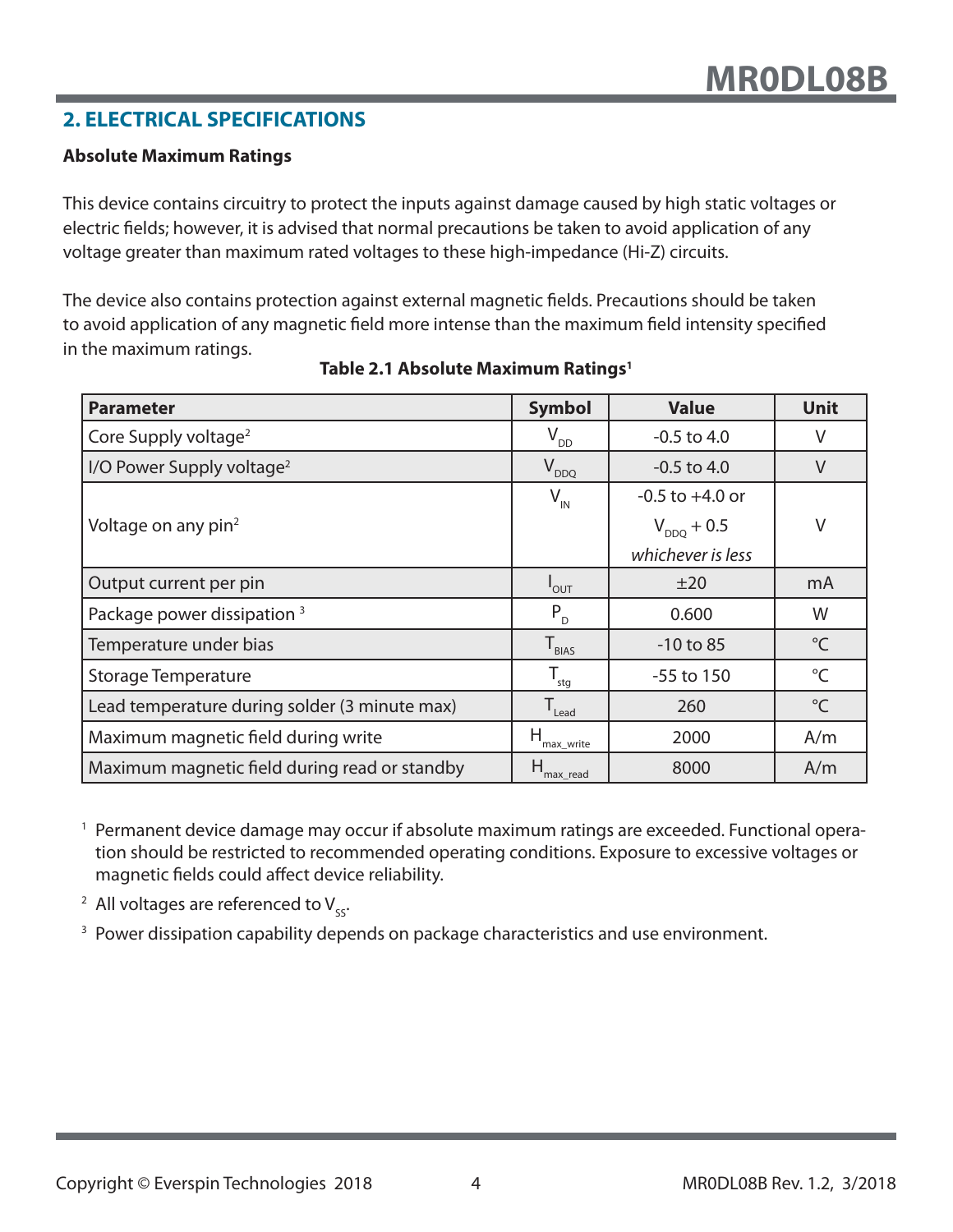| <b>Parameter</b>                               | <b>Symbol</b>                  | Min               | <b>Typical</b> | <b>Max</b>                   | <b>Unit</b> |
|------------------------------------------------|--------------------------------|-------------------|----------------|------------------------------|-------------|
| Core Power supply voltage                      | $V_{DD}$                       | 2.7 <sup>1</sup>  | 3.3            | 3.6                          | V           |
| I/O Power supply voltage                       | $V_{DDQ}$                      | 1.65 <sup>1</sup> |                | 3.6                          | $\vee$      |
| Write inhibit voltage $V_{DD}$                 | V <sub>WIDD</sub>              | 2.3               | 2.5            | 2.7 <sup>1</sup>             | $\vee$      |
| Write inhibit voltage V <sub>DDQ</sub>         | V <sub>WIDDQ</sub>             | 1.2               | 1.4            | 1.65 <sup>1</sup>            | $\vee$      |
| Input high voltage $(V_{DDO} = 1.65 - 2.2V)$   | $V_{\scriptscriptstyle\rm IH}$ | 1.4               |                | $V_{DDQ}$ + 0.2 <sup>2</sup> | $\vee$      |
| Input high voltage $(V_{\text{DDO}}=2.2-2.7V)$ | $V_{\rm IH}$                   | 1.8               |                | $V_{DDQ}$ + 0.2 <sup>2</sup> | $\vee$      |
| Input high voltage $(V_{\text{DDO}}=2.7-3.6V)$ | $V_{\rm IH}$                   | 2.2               |                | $V_{DDQ} + 0.2^2$            | $\vee$      |
| Input low voltage $(V_{\text{DDO}}=1.65-2.2V)$ | $V_{IL}$                       | $-0.23$           |                | 0.4                          | $\vee$      |
| Input low voltage $(V_{\text{DDO}}=2.2-2.7V)$  | $V_{IL}$                       | $-0.23$           |                | 0.6                          | $\vee$      |
| Input low voltage $(V_{\text{DDO}}=2.7-3.6V)$  | $V_{IL}$                       | $-0.23$           |                | 0.8                          | $\vee$      |
| <b>Access Time</b>                             | $T_{A}$                        | $\overline{0}$    |                | 70                           | $^{\circ}C$ |

# **Table 2.2 Operating Conditions**

Notes:

- 1.  $V_{DDQ} \le V_{DD}$ . Write inhibit occurs when either V<sub>DD</sub> or V<sub>DDQ</sub> drops below its write inhibit voltage. There is a 2 ms startup time once  $V_{DD}$  exceeds  $V_{DD}$ (min). See Power Up and Power Down Sequencing.
- 2.  $V_{\text{IH}}(\text{max}) = V_{\text{DDQ}} + 0.2 \text{ V DC}$ ;  $V_{\text{IH}}(\text{max}) = V_{\text{DDQ}} + 0.5 \text{ V AC}$  (pulse width  $\leq 20$  ns) for  $I \leq 20.0 \text{ mA}$ .
- 3. V<sub>II</sub>(min) = -0.2 V DC ; V<sub>II</sub>(min) = -2.0 V AC (pulse width ≤ 20 ns) for I ≤ 20.0 mA.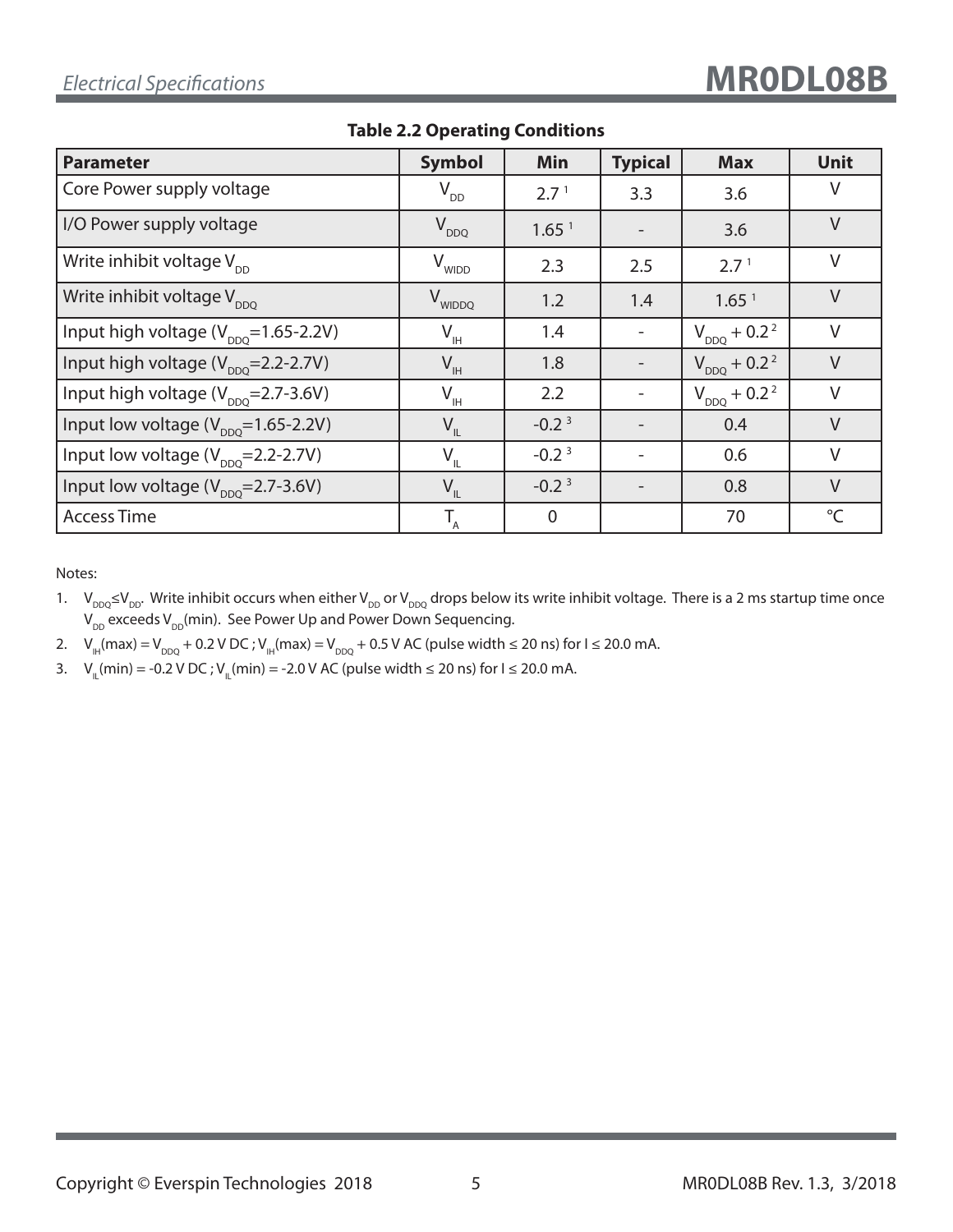### **Power Up and Power Down Sequencing**

#### *Initial Power Up*

The MRAM is protected from write operations whenever V<sub>DD</sub> is less than V<sub>WIDD</sub>. Upon power up V<sub>DD</sub> must go above 3.0V, and a 2 ms startup time must be observed before read or write operations can start. This time allows memory power supplies to stabilize.

#### *Power Loss or Brownout*

During power loss or brownout where  $V_{DD}$  goes below  $V_{WDD}$  writes are inhibited. To return to normal operation and exit Write Inhibit,  $V_{DD}$  must go above 3.0V, and a 2 ms startup time must be observed. Once powered up,  $V_{\text{DD}}$  minimum can go as low as 2.7V.

## *Chip Enable and Write Enable*

The  $\bar{E}$  and  $\bar{W}$  control signals should track V<sub>DD</sub> on power up to V<sub>DD</sub> - 0.2 V or V<sub>IH</sub> (whichever is lower) and remain high for the startup time. In most systems, this means that these signals should be pulled up with a resistor so that signal remains high if the driving signal is Hi-Z during power up. Any logic that drives E and W should hold the signals high with a power-on reset signal for longer than the startup time.



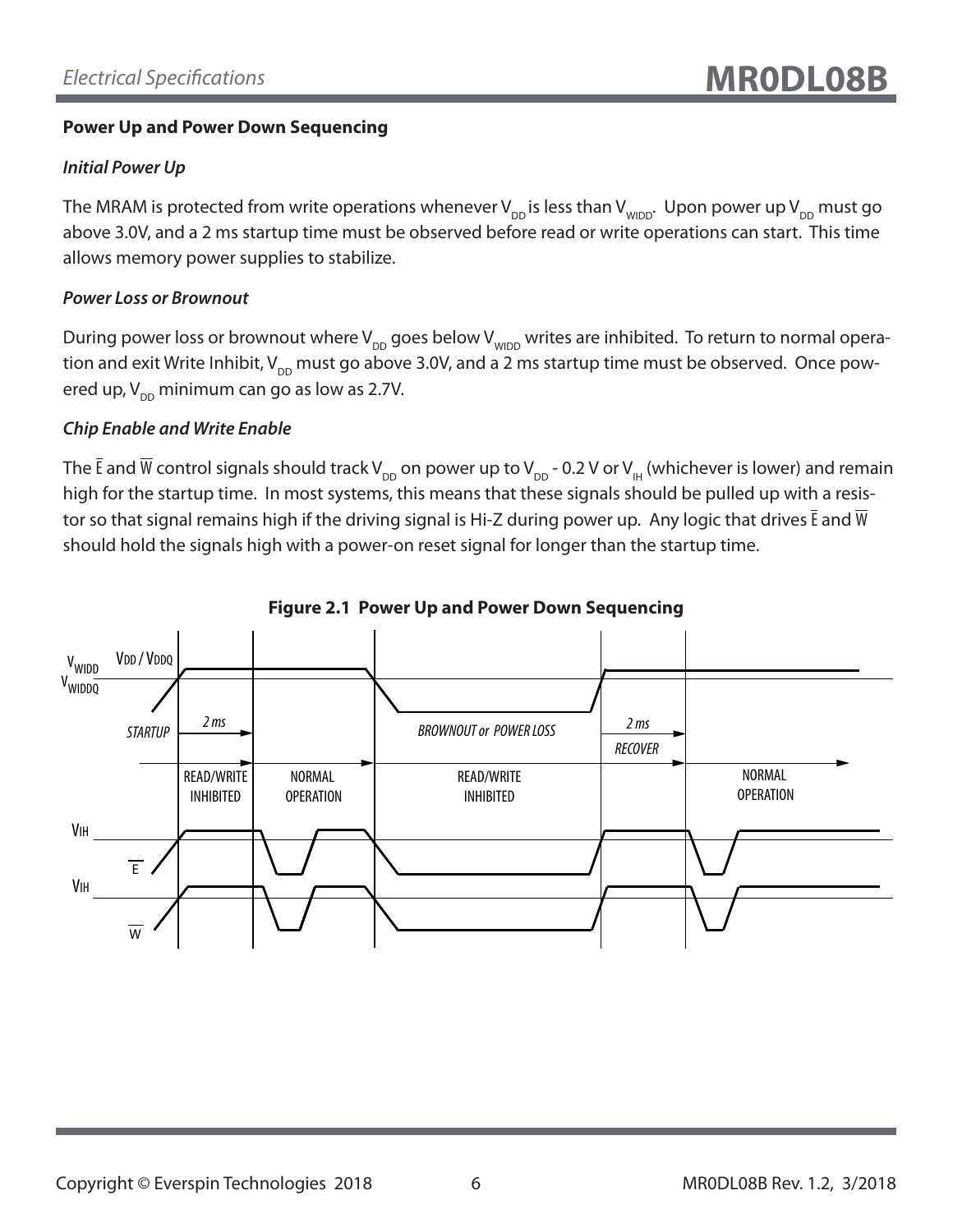| <b>Parameter</b>                                                               | <b>Symbol</b>                          | Min | <b>Typical</b> | <b>Max</b>               | <b>Unit</b> |
|--------------------------------------------------------------------------------|----------------------------------------|-----|----------------|--------------------------|-------------|
| Input leakage current                                                          | $I_{\text{lkg(l)}}$                    |     |                | $\pm 1$                  | μA          |
| Output leakage current                                                         | $\mathsf{I}_{\mathsf{Kg}(\mathsf{O})}$ |     |                | ±1                       | μA          |
| Output low voltage ( $V_{DDO}$ =1.65-2.2V@ 0.1mA)                              | $V_{OL}$                               |     |                | 0.2                      | V           |
| Output low voltage $(V_{\text{ppo}}=2.2-2.7V\textcircled{0.1mA})$              | $V_{OL}$                               |     |                | 0.4                      | $\vee$      |
| Output low voltage ( $V_{\text{DDO}}$ =2.7-3.6V@ 2.1 mA)                       | $V_{OL}$                               |     |                | 0.4                      | V           |
| Output high voltage ( $V_{\text{DDO}}$ =1.65-2.2V@ - 0.1 mA)                   | $V_{OH}$                               | 1.4 |                |                          | $\vee$      |
| Output high voltage $(V_{\text{DDO}}=2.2-2.7V\textcircled{a} -0.1 \text{ mA})$ | $V_{\text{OH}}$                        | 2   |                | $\overline{\phantom{0}}$ | V           |
| Output high voltage ( $V_{\text{pno}}$ =2.7-3.6V@ -1.0 mA)                     | $V_{OH}$                               | 2.4 |                | $\overline{\phantom{0}}$ | V           |

# **Table 2.3 DC Characteristics**

# **Table 2.4 Power Supply Characteristics**

| <b>Parameter</b>                                                                                                                                                                                           | <b>Symbol</b>    | <b>Typical</b> | <b>Max</b> | Unit |
|------------------------------------------------------------------------------------------------------------------------------------------------------------------------------------------------------------|------------------|----------------|------------|------|
| AC active supply current - read modes <sup>1</sup><br>$(l_{\text{out}} = 0 \text{ mA}, V_{\text{DD}} = \text{max})$                                                                                        | <b>PDDR</b>      | 25             | 30         | mA   |
| AC active supply current - write modes <sup>1</sup><br>$(V_{\text{DD}}$ = max)                                                                                                                             | <b>DDW</b>       | 55             | 65         | mA   |
| AC active operating current<br>$(V_{DDO} = V_{\text{H}} = 3.6 V, V_{\text{H}} = 0 V)$<br>input transitions <2ns, no output load                                                                            | $I_{DDQ}$        | 0.50           | 2          | mA   |
| AC standby current<br>$(V_{\text{DD}} = \text{max}, E = V_{\text{H}})$<br>no other restrictions on other inputs                                                                                            | $I_{SB1}$        | 6              | 8          | mA   |
| <b>CMOS standby current</b><br>$(\overline{E}$ ≥ V <sub>nn</sub> - 0.2 V and V <sub>In</sub> ≤ V <sub>ss</sub> + 0.2 V or ≥ V <sub>DDO</sub> - 0.2 V)<br>$(V_{\text{DD}} = \text{max}, f = 0 \text{ MHz})$ | I <sub>SB2</sub> | 5              | 7          | mA   |

 $1$  All active current measurements are measured with one address transition per cycle and at minimum cycle time.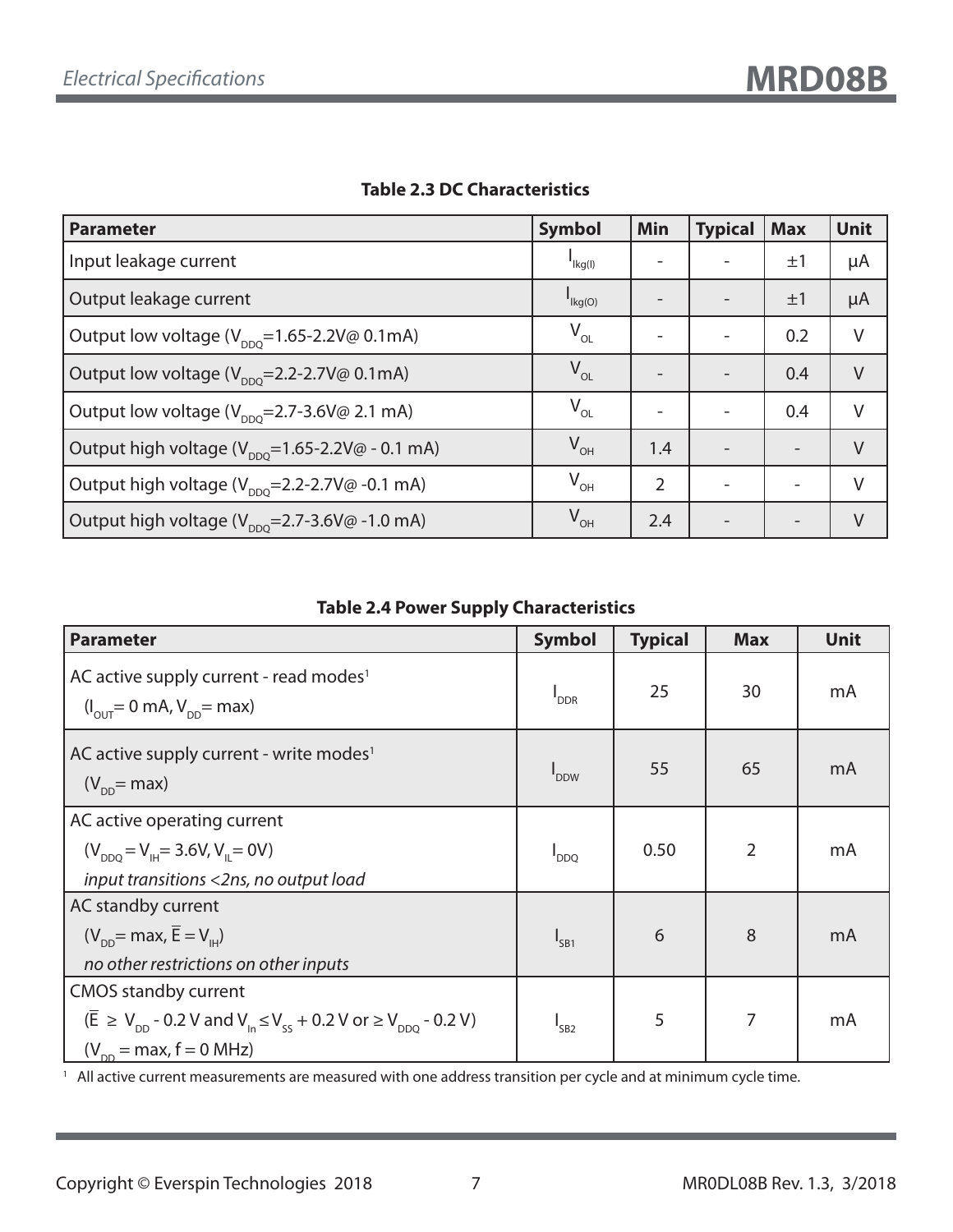# **3. TIMING SPECIFICATIONS**

**Table 3.1 Capacitance1**

| <b>Parameter</b>          | <b>Symbol</b>        | <b>Typical</b> | <b>Max</b> | <b>Unit</b> |
|---------------------------|----------------------|----------------|------------|-------------|
| Address input capacitance | $\mathsf{u}$         |                |            | рF          |
| Control input capacitance | $\nightharpoonup$ In |                |            | pF          |
| Input/Output capacitance  | $\sim$               |                |            | рF          |

<sup>1</sup> f = 1.0 MHz, VDDQ=VDDQ(typ),  $T_A$  = 25 °C, periodically sampled rather than 100% tested.

## **Table 3.2 AC Measurement Conditions**

| <b>Parameter</b>                                                             | $V_{\text{DDQ}} = 1.8$ | $V_{\text{DDO}} = 2.5$ | $V_{DDQ} = 3.3$ | Unit |
|------------------------------------------------------------------------------|------------------------|------------------------|-----------------|------|
| Logic input timing measurement reference level                               | 0.8                    | 0.8                    | 0.8             |      |
| Logic output timing measurement reference level                              | 0.8                    | 0.8                    | 0.8             |      |
| Logic input pulse levels                                                     | 0 or 1.8               | 0 or 2.5               | 0 or 3.3        |      |
| Output load voltage (VL) for low & high impedance<br>parameters (Figure 3.1) | 0.8                    | 1.2                    | 1.75            | V    |
| Output load resistor (R1) for all other timing                               | 13,500                 | 16,600                 | 1,103           | Ω    |
| Output load resistor (R2) for all other timing                               | 10,800                 | 15,400                 | 1,554           |      |

# **Figure 3.1 Output Load Test Low and High**



#### **Figure 3.2 Output Load Test All Others**

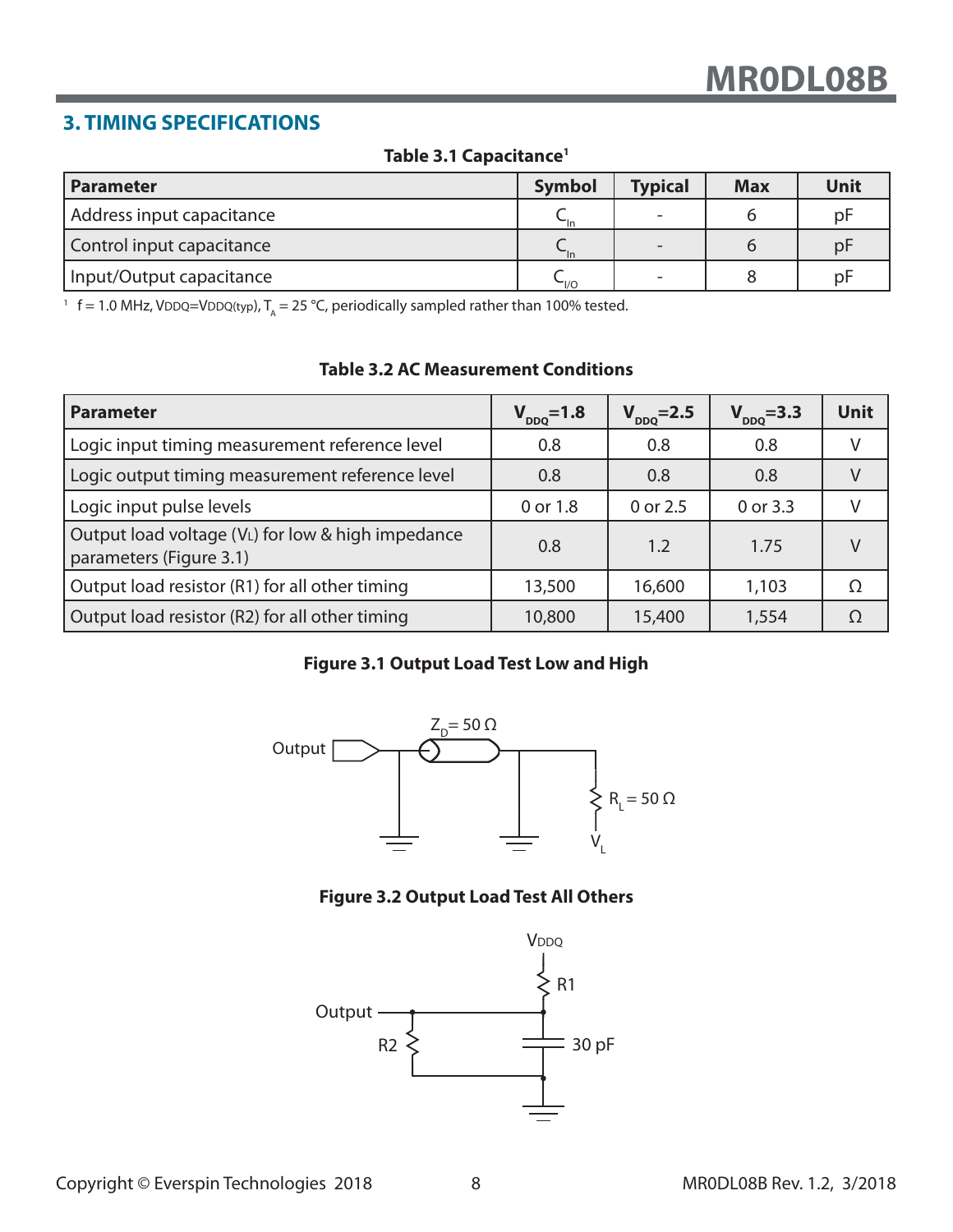## **Read Mode**

| <b>Replace 2:3</b> Read Cycle Hilling           |                                   |          |            |             |  |  |  |  |  |
|-------------------------------------------------|-----------------------------------|----------|------------|-------------|--|--|--|--|--|
| <b>Parameter</b>                                | <b>Symbol</b>                     | Min      | <b>Max</b> | <b>Unit</b> |  |  |  |  |  |
| Read cycle time                                 | $t_{AVAV}$                        | 45       |            | ns          |  |  |  |  |  |
| Address access time                             | $t_{AVQV}$                        |          | 45         | ns          |  |  |  |  |  |
| Enable access time <sup>2</sup>                 | $\mathsf{t}_{\text{\tiny{ELOV}}}$ |          | 45         | ns          |  |  |  |  |  |
| Output enable access time                       | $t_{\text{GLOV}}$                 |          | 20         | ns          |  |  |  |  |  |
| Output hold from address change                 | $L_{AXQX}$                        | 3        |            | ns          |  |  |  |  |  |
| Enable low to output active <sup>3</sup>        | $L_{ELOX}$                        | 3        |            | ns          |  |  |  |  |  |
| Output enable low to output active <sup>3</sup> | $t_{\text{GLQX}}$                 | $\Omega$ |            | ns          |  |  |  |  |  |
| Enable high to output Hi-Z <sup>3</sup>         | $\mathfrak{t}_{\texttt{EHQZ}}$    | $\Omega$ | 15         | ns          |  |  |  |  |  |
| Output enable high to output Hi-Z <sup>3</sup>  | <b>L</b> GHQZ                     | 0        | 15         | ns          |  |  |  |  |  |

**Table 3.3 Read Cycle Timing1**

 $1\;\overline{W}$  is high for read cycle. Power supplies must be properly grounded and decoupled, and bus contention conditions must be minimized or eliminated during read or write cycles.

<sup>2</sup> Addresses valid before or at the same time  $\overline{E}$  goes low.

<sup>3</sup> This parameter is sampled and not 100% tested. Transition is measured ±200 mV from the steady-state voltage.

# A (ADDRESS) Q (DATA OUT) t<sub>AVAV</sub> t<sub>AXQX</sub> t<sub>AVOV</sub> Previous Data Valid Data Valid

**Figure 3.3A Read Cycle 1**

NOTE: Device is continuously selected ( $\overline{\mathsf{E}} \leq \mathsf{V}_{\mathsf{IL}'}$   $\overline{\mathsf{G}} \leq \mathsf{V}_{\mathsf{IL}}$ )

**Figure 3.3B Read Cycle 2**

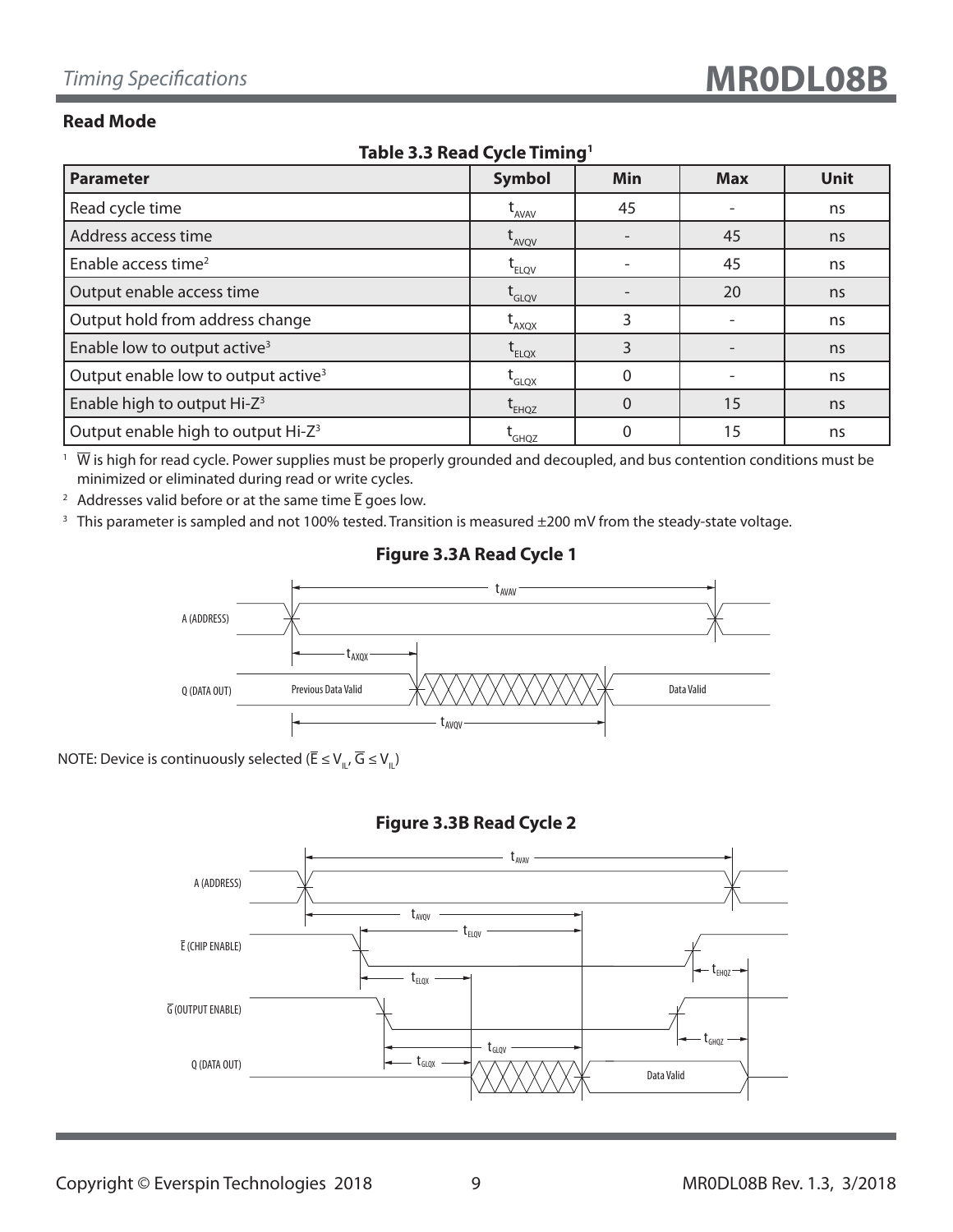| Table 5.4 write Cycle Timing T (W Controlled)       |                                                                      |                |            |             |  |  |  |  |  |
|-----------------------------------------------------|----------------------------------------------------------------------|----------------|------------|-------------|--|--|--|--|--|
| <b>Parameter</b>                                    | <b>Symbol</b>                                                        | Min            | <b>Max</b> | <b>Unit</b> |  |  |  |  |  |
| Write cycle time <sup>2</sup>                       | $t_{AVAV}$                                                           | 45             | -          | ns          |  |  |  |  |  |
| Address set-up time                                 | $t_{AVWL}$                                                           | $\mathbf 0$    |            | ns          |  |  |  |  |  |
| Address valid to end of write $(\overline{G}$ high) | $\operatorname{t}_{_{\scriptscriptstyle\text{AVWH}}}$                | 25             |            | ns          |  |  |  |  |  |
| Address valid to end of write $(\overline{G}$ low)  | $t_{AVWH}$                                                           | 25             |            | ns          |  |  |  |  |  |
| Write pulse width (G high)                          | $t_{\text{WLWH}}$<br>$\operatorname{t}_{\text{WLEH}}$                | 20             |            | ns          |  |  |  |  |  |
| Write pulse width (G low)                           | $\operatorname{t}_{\text{WLWH}}$<br>$\operatorname{t}_{\text{WLEH}}$ | 20             |            | ns          |  |  |  |  |  |
| Data valid to end of write                          | $t_{_{\rm{DVWH}}}$                                                   | 15             |            | ns          |  |  |  |  |  |
| Data hold time                                      | $t_{\text{whDX}}$                                                    | $\overline{0}$ |            | ns          |  |  |  |  |  |
| Write low to data Hi-Z <sup>3</sup>                 | $t_{WLQZ}$                                                           | 0              | 15         | ns          |  |  |  |  |  |
| Write high to output active <sup>3</sup>            | $t_{\text{WHQX}}$                                                    | 3              |            | ns          |  |  |  |  |  |
| Write recovery time                                 | <b>WHAX</b>                                                          | 12             |            | ns          |  |  |  |  |  |

**Table 3.4 Write Cycle Timing 1 (W Controlled)1**

<sup>1</sup> All writes occur during the overlap of  $\overline{E}$  low and  $\overline{W}$  low. Power supplies must be properly grounded and decoupled and bus contention conditions must be minimized or eliminated during read and write cycles. If  $\overline{G}$  goes low at the same time or after  $\overline{W}$  goes low, the output will remain in a high impedance state. After  $\overline{W}$  or  $\overline{E}$  has been brought high, the signal must remain in steady-state high for a minimum of 2 ns. The minimum time between  $\bar{E}$  being asserted low in one cycle to  $\bar{E}$  being asserted low in a subsequent cycle is the same as the minimum cycle time allowed for the device.

 $2$  All write cycle timings are referenced from the last valid address to the first transition address.

<sup>3</sup> This parameter is sampled and not 100% tested. Transition is measured  $\pm 200$  mV from the steady-state voltage. At any given voltage or temperature,  $t_{w_{\text{UQZ}}}(\text{max}) < t_{w_{\text{HQX}}}(\text{min})$ 



# **Figure 3.4 Write Cycle Timing 1 (W Controlled)**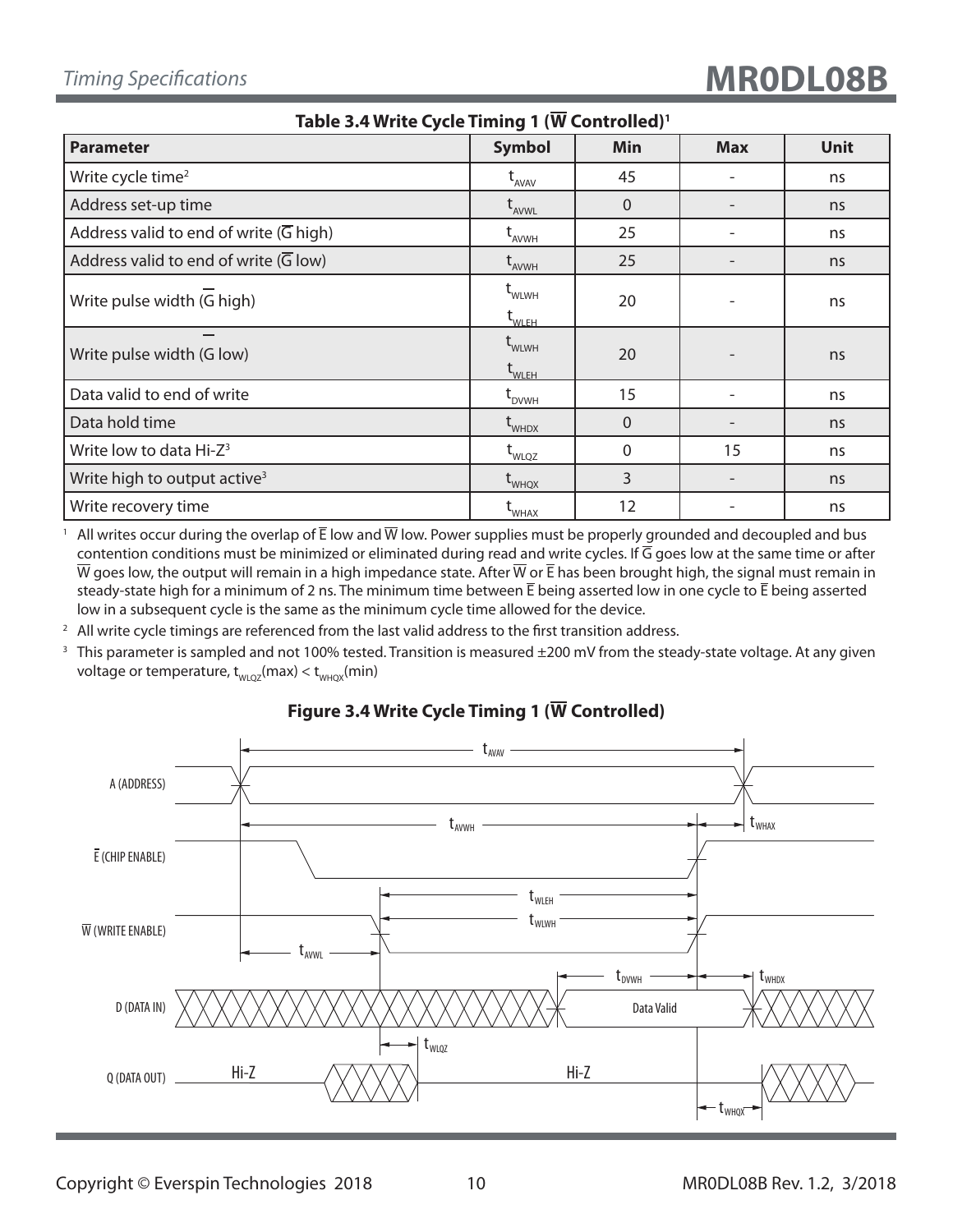| Table 3.5 Write Cycle Timing 2 (E Controlled) <sup>1</sup> |                                                                    |          |            |             |  |
|------------------------------------------------------------|--------------------------------------------------------------------|----------|------------|-------------|--|
| <b>Parameter</b>                                           | <b>Symbol</b>                                                      | Min      | <b>Max</b> | <b>Unit</b> |  |
| Write cycle time <sup>2</sup>                              | $t_{AVAV}$                                                         | 45       |            | ns          |  |
| Address set-up time                                        | $t_{AVEL}$                                                         | $\Omega$ |            | ns          |  |
| Address valid to end of write $(G$ high)                   | $\operatorname{t}_{\scriptscriptstyle\text{AVEH}}$                 | 25       |            | ns          |  |
| Address valid to end of write (G low)                      | $t_{AVEH}$                                                         | 25       |            | ns          |  |
| Enable to end of write (G high)                            | $t_{ELEH}$<br>$\operatorname{t}_{\scriptscriptstyle\mathrm{ELWH}}$ | 20       |            | ns          |  |
| Enable to end of write $(G \text{ low})^3$                 | $t_{ELEH}$<br>$\operatorname{t}_{\scriptscriptstyle\mathrm{ELWH}}$ | 20       |            | ns          |  |
| Data valid to end of write                                 | $\operatorname{t}_{\text{\tiny{DVEH}}}$                            | 15       |            | ns          |  |
| Data hold time                                             | $\mathsf{t}_{\mathsf{EHDX}}$                                       | $\Omega$ |            | ns          |  |
| Write recovery time                                        | $L$ <sub>EHAX</sub>                                                | 12       |            | ns          |  |

All writes occur during the overlap of  $\bar{E}$  low and  $\bar{W}$  low. Power supplies must be properly grounded and decoupled and bus contention conditions must be minimized or eliminated during read and write cycles. If  $\overline{G}$  goes low at the same time or after  $\overline{W}$  goes low, the output will remain in a high impedance state. After  $\overline{W}$  or  $\overline{E}$  has been brought high, the signal must remain in steady-state high for a minimum of 2 ns. The minimum time between E being asserted low in one cycle to E being asserted low in a subsequent cycle is the same as the minimum cycle time allowed for the device.

 $2$  All write cycle timings are referenced from the last valid address to the first transition address.

<sup>3</sup> If  $\bar{E}$  goes low at the same time or after  $\bar{W}$  goes low, the output will remain in a high-impedance state. If  $\bar{E}$  goes high at the same time or before  $\overline{W}$  goes high, the output will remain in a high-impedance state.



# **Figure 3.5 Write Cycle Timing 2 (E Controlled)**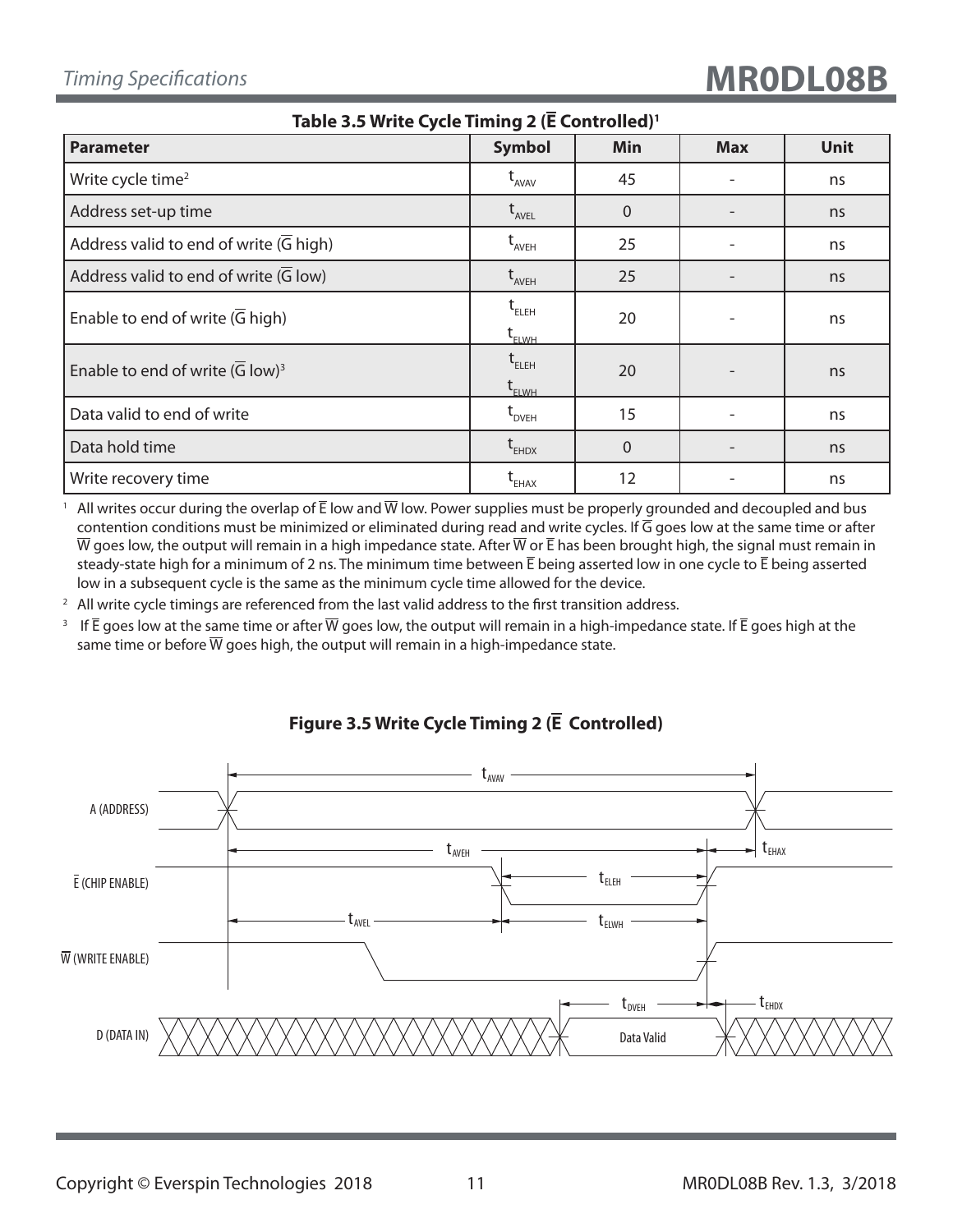| <b>Parameter</b>                                    | <b>Symbol</b>                                           | Min      | <b>Max</b> | <b>Unit</b> |
|-----------------------------------------------------|---------------------------------------------------------|----------|------------|-------------|
| Write cycle time <sup>2</sup>                       | $t_{AVAV}$                                              | 45       |            | ns          |
| Address set-up time                                 | $t_{AVWL}$                                              | $\Omega$ |            | ns          |
| Address valid to end of write $(\overline{G}$ high) | $\operatorname{t}_{\scriptscriptstyle\mathsf{AVWH}}$    | 25       |            | ns          |
| Address valid to end of write (G low)               | $t_{AVWH}$                                              | 25       |            | ns          |
| Write pulse width                                   | $t_{\text{WLWH}}$<br>$\mathsf{t}_{\mathsf{WLEH}}$       | 20       |            | ns          |
| Data valid to end of write                          | $t_{DVMH}$                                              | 15       |            | ns          |
| Data hold time                                      | $t_{\text{whDX}}$                                       | $\Omega$ |            | ns          |
| Enable recovery time                                | $\mathsf{t}_{\mathsf{E}\textsf{H}\textsf{A}\textsf{X}}$ | $-2$     |            | ns          |
| Write recovery time <sup>3</sup>                    | $t_{\text{WHAX}}$                                       | 6        |            | ns          |
| Write to enable recovery time <sup>3</sup>          | <b>WHEL</b>                                             | 12       |            | ns          |

<sup>1</sup> All writes occur during the overlap of  $\bar{E}$  low and  $\overline{W}$  low. Power supplies must be properly grounded and decoupled and bus contention conditions must be minimized or eliminated during read and write cycles. If  $\overline{G}$  goes low at the same time or after  $\overline{W}$  goes low, the output will remain in a high impedance state. After  $\overline{W}$  or  $\overline{E}$  has been brought high, the signal must remain in steady-state high for a minimum of 2 ns. The minimum time between  $\bar{E}$  being asserted low in one cycle to  $\bar{E}$  being asserted low in a subsequent cycle is the same as the minimum cycle time allowed for the device.

 $2$  All write cycle timings are referenced from the last valid address to the first transition address.

<sup>3</sup> If  $\bar{E}$  goes low at the same time or after  $\bar{W}$  goes low, the output will remain in a high-impedance state. If  $\bar{E}$  goes high at the same time or before  $\overline{W}$  goes high, the output will remain in a high-impedance state.



Table 3.6 Write Cycle Timing 3 (Shortened  $t_{w\text{max}}$ ,  $\overline{W}$  and  $\overline{E}$  Controlled)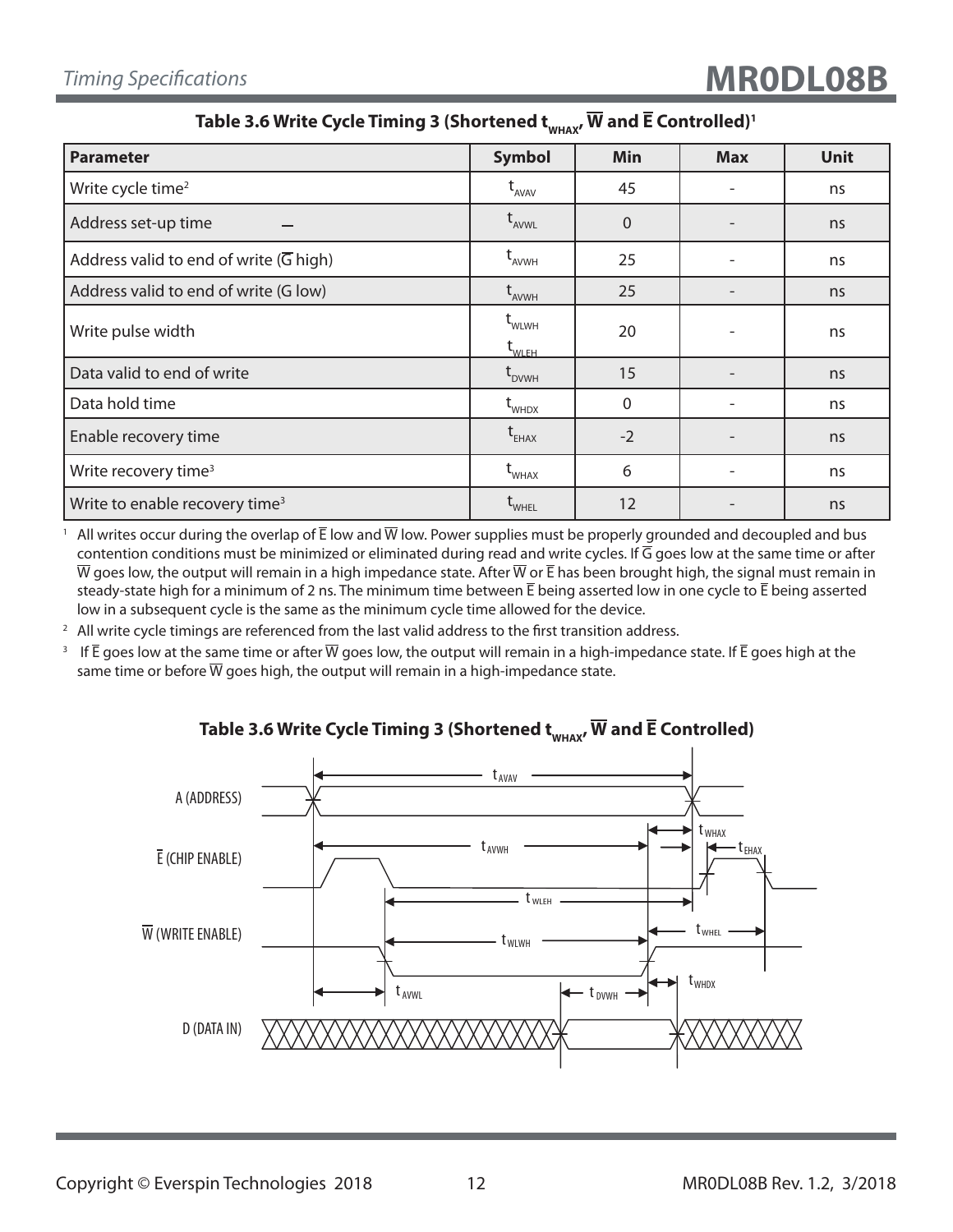# **4. ORDERING INFORMATION**

| <b>MR</b> | $\bf{0}$ | <b>DL</b> | 08 | B | <b>MA</b> | 45 | $\mathsf{R}$ |                   |                                      |
|-----------|----------|-----------|----|---|-----------|----|--------------|-------------------|--------------------------------------|
|           |          |           |    |   |           |    |              | Carrier           | (Blank=Tray, R=Tape & Reel)          |
|           |          |           |    |   |           |    |              | Speed             | $(45 = 45 \text{ ns})$               |
|           |          |           |    |   |           |    |              | Package           | $(MA = FBGA)$                        |
|           |          |           |    |   |           |    |              | Temperature Range | (Blank = 0 to $+70$ °C)              |
|           |          |           |    |   |           |    |              | Revision          | $(B = \text{Revision})$              |
|           |          |           |    |   |           |    |              | Data Width        | $(08 = 8 - Bit)$                     |
|           |          |           |    |   |           |    |              | <b>Type</b>       | (DL= Dual Supply Low Voltage)        |
|           |          |           |    |   |           |    |              | Density           | $(0 = 1Mb)$                          |
|           |          |           |    |   |           |    |              | Part Type         | $(MR = Magnetic resistance)$<br>RAM) |

# **Figure 4.1 Part Numbering System**

# **Table 4.1 Available Parts**

| <b>Part Number</b> | <b>Description</b>                           | <b>Temperature</b>      |
|--------------------|----------------------------------------------|-------------------------|
| MRODLO8BMA45       | Dual Supply 128x8 MRAM 48-BGA                | Commercial              |
| MR0DL08BMA45R      | Dual Supply 128x8 MRAM 48-BGA<br>Tape & Reel | <sup>I</sup> Commercial |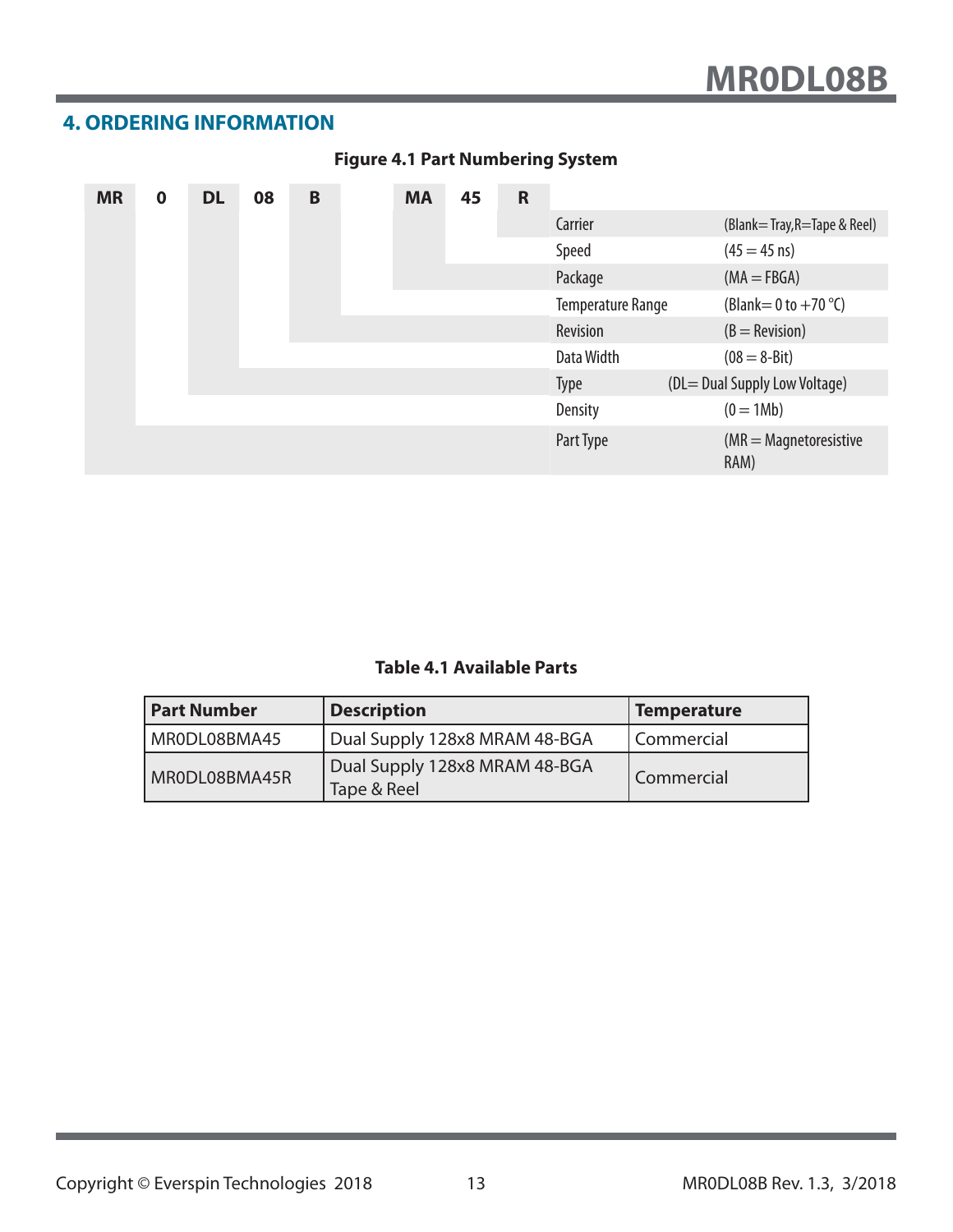



5. Parallelism measurement shall exclude any effect of mark on top surface of package.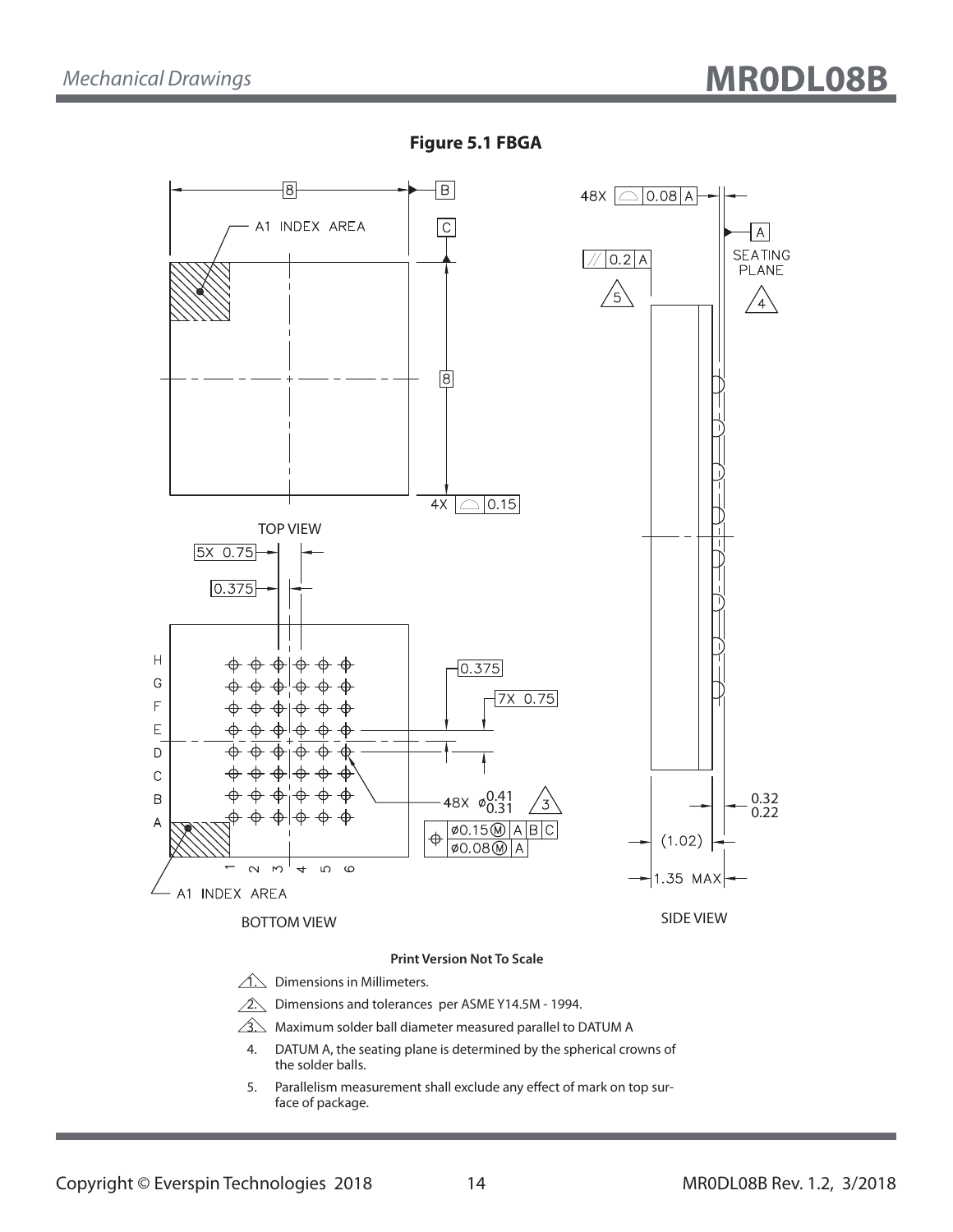# **6. REVISION HISTORY**

| <b>Revision</b> | <b>Date</b>   | <b>Description of Change</b>                   |
|-----------------|---------------|------------------------------------------------|
|                 | Nov 19, 2013  | Initial Data Sheet Release                     |
| 1.1             |               | May 19, 2015   Revised contact information.    |
| 1.2             | June 11, 2015 | Corrected Japan Sales Office telephone number. |
| 1.3             |               | March 22, 2018   Updated Contact Us table      |